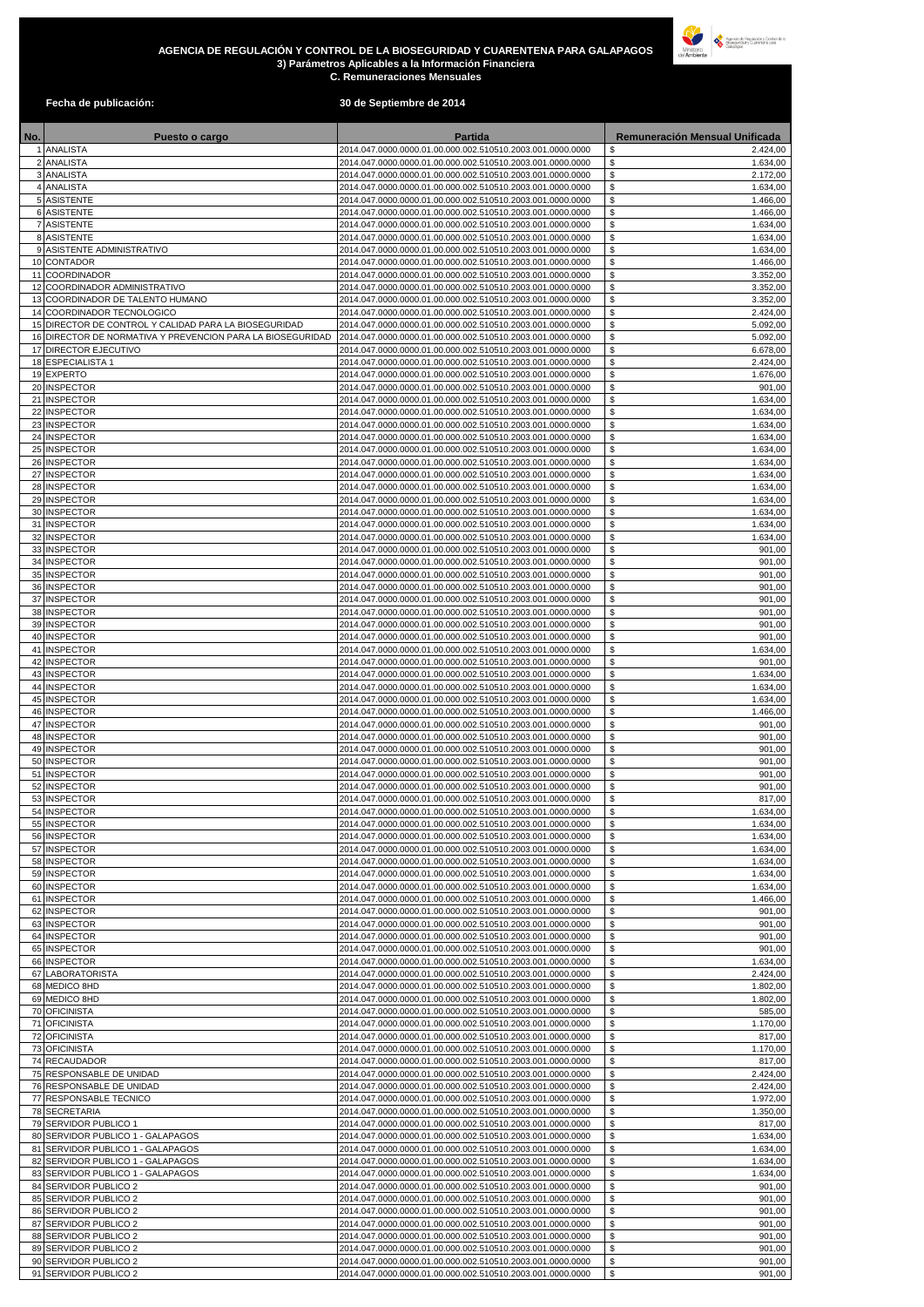|            | 92 SERVIDOR PUBLICO 2                                                              | 2014.047.0000.0000.01.00.000.002.510510.2003.001.0000.0000<br>\$<br>901,00                                                                                               |  |
|------------|------------------------------------------------------------------------------------|--------------------------------------------------------------------------------------------------------------------------------------------------------------------------|--|
| 93         | <b>SERVIDOR PUBLICO 2</b>                                                          | \$<br>901,00<br>2014.047.0000.0000.01.00.000.002.510510.2003.001.0000.0000                                                                                               |  |
| 94<br>95   | SERVIDOR PUBLICO 2<br>SERVIDOR PUBLICO 2                                           | \$<br>2014.047.0000.0000.01.00.000.002.510510.2003.001.0000.0000<br>901,00<br>2014.047.0000.0000.01.00.000.002.510510.2003.001.0000.0000<br>\$<br>901,00                 |  |
| 96         | <b>SERVIDOR PUBLICO 2</b>                                                          | \$<br>901,00<br>2014.047.0000.0000.01.00.000.002.510510.2003.001.0000.0000                                                                                               |  |
| 97         | SERVIDOR PUBLICO 2                                                                 | \$<br>2014.047.0000.0000.01.00.000.002.510510.2003.001.0000.0000<br>901,00                                                                                               |  |
| 98         | SERVIDOR PUBLICO 3                                                                 | \$<br>2014.047.0000.0000.01.00.000.002.510510.2003.001.0000.0000<br>986,00                                                                                               |  |
| 99         | SERVIDOR PUBLICO 7 - GALAPAGOS                                                     | \$<br>2014.047.0000.0000.01.00.000.002.510510.2003.001.0000.0000<br>3.352,00                                                                                             |  |
| 100<br>101 | SERVIDOR PUBLICO DE APOYO 1 - GALAPAGOS<br>SERVIDOR PUBLICO DE APOYO 1 - GALAPAGOS | \$<br>2014.047.0000.0000.01.00.000.002.510510.2003.001.0000.0000<br>1.170,00<br>2014.047.0000.0000.01.00.000.002.510510.2003.001.0000.0000<br>\$<br>1.170,00             |  |
| 102        | SERVIDOR PUBLICO DE APOYO 1 - GALAPAGOS                                            | \$<br>2014.047.0000.0000.01.00.000.002.510510.2003.001.0000.0000<br>1.170,00                                                                                             |  |
| 103        | SERVIDOR PUBLICO DE APOYO 1 - GALAPAGOS                                            | 2014.047.0000.0000.01.00.000.002.510510.2003.001.0000.0000<br>\$<br>1.170,00                                                                                             |  |
| 104        | SERVIDOR PUBLICO DE APOYO 1 - GALAPAGOS                                            | 2014.047.0000.0000.01.00.000.002.510510.2003.001.0000.0000<br>\$<br>1.170,00                                                                                             |  |
| 105        | SERVIDOR PUBLICO DE APOYO 1 - GALAPAGOS                                            | \$<br>2014.047.0000.0000.01.00.000.002.510510.2003.001.0000.0000<br>1.170,00                                                                                             |  |
| 106<br>107 | SERVIDOR PUBLICO DE APOYO 1 - GALAPAGOS<br>SERVIDOR PUBLICO DE APOYO 1 - GALAPAGOS | 2014.047.0000.0000.01.00.000.002.510510.2003.001.0000.0000<br>\$<br>1.170,00<br>2014.047.0000.0000.01.00.000.002.510510.2003.001.0000.0000<br>\$<br>1.170,00             |  |
| 108        | SERVIDOR PUBLICO DE APOYO 1 - GALAPAGOS                                            | 2014.047.0000.0000.01.00.000.002.510510.2003.001.0000.0000<br>\$<br>1.170,00                                                                                             |  |
| 109        | SERVIDOR PUBLICO DE APOYO 1 - GALAPAGOS                                            | 2014.047.0000.0000.01.00.000.002.510510.2003.001.0000.0000<br>\$<br>1.170,00                                                                                             |  |
| 110        | SERVIDOR PUBLICO DE APOYO 1 - GALAPAGOS                                            | 2014.047.0000.0000.01.00.000.002.510510.2003.001.0000.0000<br>\$<br>1.170,00                                                                                             |  |
| 111<br>112 | SERVIDOR PUBLICO DE APOYO 3 - GALAPAGOS<br>SERVIDOR PUBLICO DE APOYO 3 - GALAPAGOS | 2014.047.0000.0000.01.00.000.002.510510.2003.001.0000.0000<br>\$<br>1.350,00<br>\$<br>2014.047.0000.0000.01.00.000.002.510510.2003.001.0000.0000<br>1.350,00             |  |
| 113        | SERVIDOR PUBLICO DE APOYO 3 - GALAPAGOS                                            | 1.350,00<br>\$<br>2014.047.0000.0000.01.00.000.002.510510.2003.001.0000.0000                                                                                             |  |
| 114        | SERVIDOR PUBLICO DE APOYO 3 - GALAPAGOS                                            | 2014.047.0000.0000.01.00.000.002.510510.2003.001.0000.0000<br>\$<br>1.350,00                                                                                             |  |
| 115        | SERVIDOR PUBLICO DE APOYO 3 - GALAPAGOS                                            | \$<br>2014.047.0000.0000.01.00.000.002.510510.2003.001.0000.0000<br>1.350,00                                                                                             |  |
| 116<br>117 | SERVIDOR PUBLICO DE APOYO 3 - GALAPAGOS<br>SERVIDOR PUBLICO DE APOYO 3 - GALAPAGOS | 2014.047.0000.0000.01.00.000.002.510510.2003.001.0000.0000<br>\$<br>1.350,00<br>2014.047.0000.0000.01.00.000.002.510510.2003.001.0000.0000<br>\$<br>1.350,00             |  |
| 118        | SERVIDOR PUBLICO DE APOYO 4 - GALAPAGOS                                            | \$<br>2014.047.0000.0000.01.00.000.002.510510.2003.001.0000.0000<br>1.466,00                                                                                             |  |
| 119        | SERVIDOR PUBLICO DE APOYO 4 - GALAPAGOS                                            | 2014.047.0000.0000.01.00.000.002.510510.2003.001.0000.0000<br>\$<br>1.466,00                                                                                             |  |
| 120        | SERVIDOR PUBLICO DE APOYO 4 - GALAPAGOS                                            | \$<br>2014.047.0000.0000.01.00.000.002.510510.2003.001.0000.0000<br>1.466,00                                                                                             |  |
| 121        | SERVIDOR PUBLICO DE APOYO 4 - GALAPAGOS                                            | \$<br>2014.047.0000.0000.01.00.000.002.510510.2003.001.0000.0000<br>1.466,00<br>2014.047.0000.0000.01.00.000.002.510510.2003.001.0000.0000                               |  |
| 122<br>123 | SERVIDOR PUBLICO DE APOYO 4 - GALAPAGOS<br>SERVIDOR PUBLICO DE APOYO 4 - GALAPAGOS | \$<br>1.466,00<br>\$<br>2014.047.0000.0000.01.00.000.002.510510.2003.001.0000.0000<br>1.466,00                                                                           |  |
| 124        | SERVIDOR PUBLICO DE APOYO 4 - GALAPAGOS                                            | \$<br>2014.047.0000.0000.01.00.000.002.510510.2003.001.0000.0000<br>1.466,00                                                                                             |  |
| 125        | SUBDIRECTOR ADMINISTRATIVO FINANCIERO                                              | 2014.047.0000.0000.01.00.000.002.510510.2003.001.0000.0000<br>\$<br>4.452,00                                                                                             |  |
| 126        | SUBDIRECTOR DE ASESORIA JURIDICA                                                   | \$<br>2014.047.0000.0000.01.00.000.002.510510.2003.001.0000.0000<br>4.452,00                                                                                             |  |
| 127<br>128 | SUBDIRECTOR DE PLANIFICACION INSTITUCIONAL<br><b>SUPERVISOR</b>                    | \$<br>2014.047.0000.0000.01.00.000.002.510510.2003.001.0000.0000<br>4.452,00<br>2014.047.0000.0000.01.00.000.002.510510.2003.001.0000.0000<br>\$<br>1.466,00             |  |
| 129        | <b>TECNICO</b>                                                                     | \$<br>2014.047.0000.0000.01.00.000.002.510510.2003.001.0000.0000<br>1.466,00                                                                                             |  |
| 130        | <b>TECNICO</b>                                                                     | 2014.047.0000.0000.01.00.000.002.510510.2003.001.0000.0000<br>\$<br>1.170,00                                                                                             |  |
| 131        | <b>TECNICO</b>                                                                     | 2014.047.0000.0000.01.00.000.002.510510.2003.001.0000.0000<br>\$<br>1.170,00                                                                                             |  |
| 132<br>133 | <b>TECNICO</b><br><b>TECNICO</b>                                                   | \$<br>2014.047.0000.0000.01.00.000.002.510510.2003.001.0000.0000<br>1.170,00<br>2014.047.0000.0000.01.00.000.002.510510.2003.001.0000.0000<br>\$<br>1.170,00             |  |
|            | 134 TECNICO                                                                        | \$<br>1.170,00<br>2014.047.0000.0000.01.00.000.002.510510.2003.001.0000.0000                                                                                             |  |
| 135        | <b>TECNICO</b>                                                                     | \$<br>1.170,00<br>2014.047.0000.0000.01.00.000.002.510510.2003.001.0000.0000                                                                                             |  |
|            | 136 TECNICO                                                                        | 2014.047.0000.0000.01.00.000.002.510510.2003.001.0000.0000<br>\$<br>1.170,00                                                                                             |  |
|            | 137 TECNICO                                                                        | \$<br>1.170,00<br>2014.047.0000.0000.01.00.000.002.510510.2003.001.0000.0000<br>\$                                                                                       |  |
|            | 138 TECNICO<br>139 TECNICO                                                         | 2014.047.0000.0000.01.00.000.002.510510.2003.001.0000.0000<br>1.170,00<br>2014.047.0000.0000.01.00.000.002.510510.2003.001.0000.0000<br>\$<br>1.170,00                   |  |
|            | 140 TECNICO                                                                        | \$<br>2014.047.0000.0000.01.00.000.002.510510.2003.001.0000.0000<br>1.170,00                                                                                             |  |
| 141        | <b>TECNICO</b>                                                                     | \$<br>2014.047.0000.0000.01.00.000.002.510510.2003.001.0000.0000<br>1.170,00                                                                                             |  |
|            | 142 TECNICO                                                                        | \$<br>2014.047.0000.0000.01.00.000.002.510510.2003.001.0000.0000<br>1.170,00                                                                                             |  |
| 143        | <b>TECNICO</b><br>144 TECNICO                                                      | \$<br>2014.047.0000.0000.01.00.000.002.510510.2003.001.0000.0000<br>1.170,00<br>\$<br>2014.047.0000.0000.01.00.000.002.510510.2003.001.0000.0000<br>1.170,00             |  |
| 145        | <b>TECNICO</b>                                                                     | 2014.047.0000.0000.01.00.000.002.510510.2003.001.0000.0000<br>\$<br>1.170.00                                                                                             |  |
|            | 146 TECNICO                                                                        | \$<br>2014.047.0000.0000.01.00.000.002.510510.2003.001.0000.0000<br>1.170,00                                                                                             |  |
|            | 147 TECNICO                                                                        | \$<br>2014.047.0000.0000.01.00.000.002.510510.2003.001.0000.0000<br>1.170,00                                                                                             |  |
|            | 148 TECNICO<br>149 TECNICO                                                         | 2014.047.0000.0000.01.00.000.002.510510.2003.001.0000.0000<br>\$<br>1.170,00<br>\$<br>2014.047.0000.0000.01.00.000.002.510510.2003.001.0000.0000<br>1.170,00             |  |
|            | 150 TECNICO                                                                        | 2014.047.0000.0000.01.00.000.002.510510.2003.001.0000.0000<br>\$<br>1.170,00                                                                                             |  |
|            | 151 TECNICO                                                                        | \$<br>2014.047.0000.0000.01.00.000.002.510510.2003.001.0000.0000<br>1.170,00                                                                                             |  |
|            | 152 TECNICO                                                                        | \$<br>2014.047.0000.0000.01.00.000.002.510510.2003.001.0000.0000<br>1.170,00                                                                                             |  |
|            | 153 TECNICO<br>154 TECNICO                                                         | 2014.047.0000.0000.01.00.000.002.510510.2003.001.0000.0000<br>\$<br>1.170,00<br>\$<br>2014.047.0000.0000.01.00.000.002.510510.2003.001.0000.0000<br>1.170,00             |  |
| 155        | <b>TECNICO</b>                                                                     | 2014.047.0000.0000.01.00.000.002.510510.2003.001.0000.0000<br><sup>\$</sup><br>1.170,00                                                                                  |  |
|            | 156 TECNICO                                                                        | \$<br>2014.047.0000.0000.01.00.000.002.510510.2003.001.0000.0000<br>1.170,00                                                                                             |  |
|            | 157 TECNICO                                                                        | 2014.047.0000.0000.01.00.000.002.510510.2003.001.0000.0000<br>\$<br>1.170,00                                                                                             |  |
|            | 158 TECNICO<br>159 TECNICO                                                         | 2014.047.0000.0000.01.00.000.002.510510.2003.001.0000.0000<br>\$<br>1.170,00<br>\$<br>2014.047.0000.0000.01.00.000.002.510510.2003.001.0000.0000<br>1.170,00             |  |
|            | 160 TECNICO                                                                        | \$<br>2014.047.0000.0000.01.00.000.002.510510.2003.001.0000.0000<br>1.170,00                                                                                             |  |
| 161        | <b>TECNICO</b>                                                                     | 2014.047.0000.0000.01.00.000.002.510510.2003.001.0000.0000<br>\$<br>1.170,00                                                                                             |  |
|            | 162 TECNICO                                                                        | \$<br>2014.047.0000.0000.01.00.000.002.510510.2003.001.0000.0000<br>1.466,00                                                                                             |  |
|            | 163 TECNICO<br>164 TECNICO                                                         | \$<br>2014.047.0000.0000.01.00.000.002.510510.2003.001.0000.0000<br>1.170.00<br>\$                                                                                       |  |
|            | 165 TECNICO                                                                        | 2014.047.0000.0000.01.00.000.002.510510.2003.001.0000.0000<br>1.170,00<br>\$<br>2014.047.0000.0000.01.00.000.002.510510.2003.001.0000.0000<br>1.170,00                   |  |
|            | 166 TECNICO                                                                        | 2014.047.0000.0000.01.00.000.002.510510.2003.001.0000.0000<br>\$<br>1.170,00                                                                                             |  |
|            | 167 TECNICO                                                                        | \$<br>2014.047.0000.0000.01.00.000.002.510510.2003.001.0000.0000<br>1.170,00                                                                                             |  |
|            | 168 TECNICO                                                                        | \$<br>2014.047.0000.0000.01.00.000.002.510510.2003.001.0000.0000<br>1.170,00                                                                                             |  |
|            | 169 TECNICO<br>170 TECNICO                                                         | 2014.047.0000.0000.01.00.000.002.510510.2003.001.0000.0000<br>\$<br>1.170,00<br>\$<br>2014.047.0000.0000.01.00.000.002.510510.2003.001.0000.0000<br>1.170,00             |  |
| 171        | <b>TECNICO</b>                                                                     | $\mathbf{s}$<br>2014.047.0000.0000.01.00.000.002.510510.2003.001.0000.0000<br>1.170,00                                                                                   |  |
|            | 172 TECNICO                                                                        | 2014.047.0000.0000.01.00.000.002.510510.2003.001.0000.0000<br>\$<br>1.170,00                                                                                             |  |
|            | 173 TECNICO                                                                        | \$<br>2014.047.0000.0000.01.00.000.002.510510.2003.001.0000.0000<br>1.170,00<br>\$                                                                                       |  |
|            | 174 TECNICO<br>175 TECNICO                                                         | 2014.047.0000.0000.01.00.000.002.510510.2003.001.0000.0000<br>1.170,00<br>\$<br>1.170,00<br>2014.047.0000.0000.01.00.000.002.510510.2003.001.0000.0000                   |  |
|            | 176 TECNICO                                                                        | \$<br>1.170,00<br>2014.047.0000.0000.01.00.000.002.510510.2003.001.0000.0000                                                                                             |  |
| 177        | <b>TECNICO</b>                                                                     | 2014.047.0000.0000.01.00.000.002.510510.2003.001.0000.0000<br><sup>\$</sup><br>1.170,00                                                                                  |  |
|            | 178 TECNICO                                                                        | \$<br>2014.047.0000.0000.01.00.000.002.510510.2003.001.0000.0000<br>1.170,00                                                                                             |  |
|            | 179 TECNICO<br>180 TECNICO                                                         | \$<br>2014.047.0000.0000.01.00.000.002.510510.2003.001.0000.0000<br>1.170,00<br>2014.047.0000.0000.01.00.000.002.510510.2003.001.0000.0000<br>\$<br>1.170,00             |  |
|            | 181 TECNICO                                                                        | 2014.047.0000.0000.01.00.000.002.510510.2003.001.0000.0000<br>\$<br>1.170,00                                                                                             |  |
| 182        | <b>TECNICO</b>                                                                     | \$<br>2014.047.0000.0000.01.00.000.002.510510.2003.001.0000.0000<br>1.170,00                                                                                             |  |
|            | 183 TECNICO                                                                        | 2014.047.0000.0000.01.00.000.002.510510.2003.001.0000.0000<br>\$<br>1.170,00                                                                                             |  |
| 185        | 184 TECNICO<br><b>TECNICO</b>                                                      | \$<br>2014.047.0000.0000.01.00.000.002.510510.2003.001.0000.0000<br>1.170,00<br>$$\mathbb{S}$$<br>2014.047.0000.0000.01.00.000.002.510510.2003.001.0000.0000<br>1.170,00 |  |
|            | 186 TECNICO                                                                        | 2014.047.0000.0000.01.00.000.002.510510.2003.001.0000.0000<br>\$<br>1.170,00                                                                                             |  |
| 187        | <b>TECNICO</b>                                                                     | \$<br>2014.047.0000.0000.01.00.000.002.510510.2003.001.0000.0000<br>1.466,00                                                                                             |  |
| 188        | <b>TECNICO</b>                                                                     | \$<br>2014.047.0000.0000.01.00.000.002.510510.2003.001.0000.0000<br>1.170,00                                                                                             |  |
| 190        | 189 TECNICO<br><b>TECNICO</b>                                                      | \$<br>2014.047.0000.0000.01.00.000.002.510510.2003.001.0000.0000<br>1.170,00<br>\$<br>2014.047.0000.0000.01.00.000.002.510510.2003.001.0000.0000<br>1.170,00             |  |
| 191        | <b>TECNICO</b>                                                                     | \$<br>2014.047.0000.0000.01.00.000.002.510510.2003.001.0000.0000<br>1.170,00                                                                                             |  |
|            | 192 TECNICO                                                                        | 2014.047.0000.0000.01.00.000.002.510510.2003.001.0000.0000<br>\$<br>675,00                                                                                               |  |